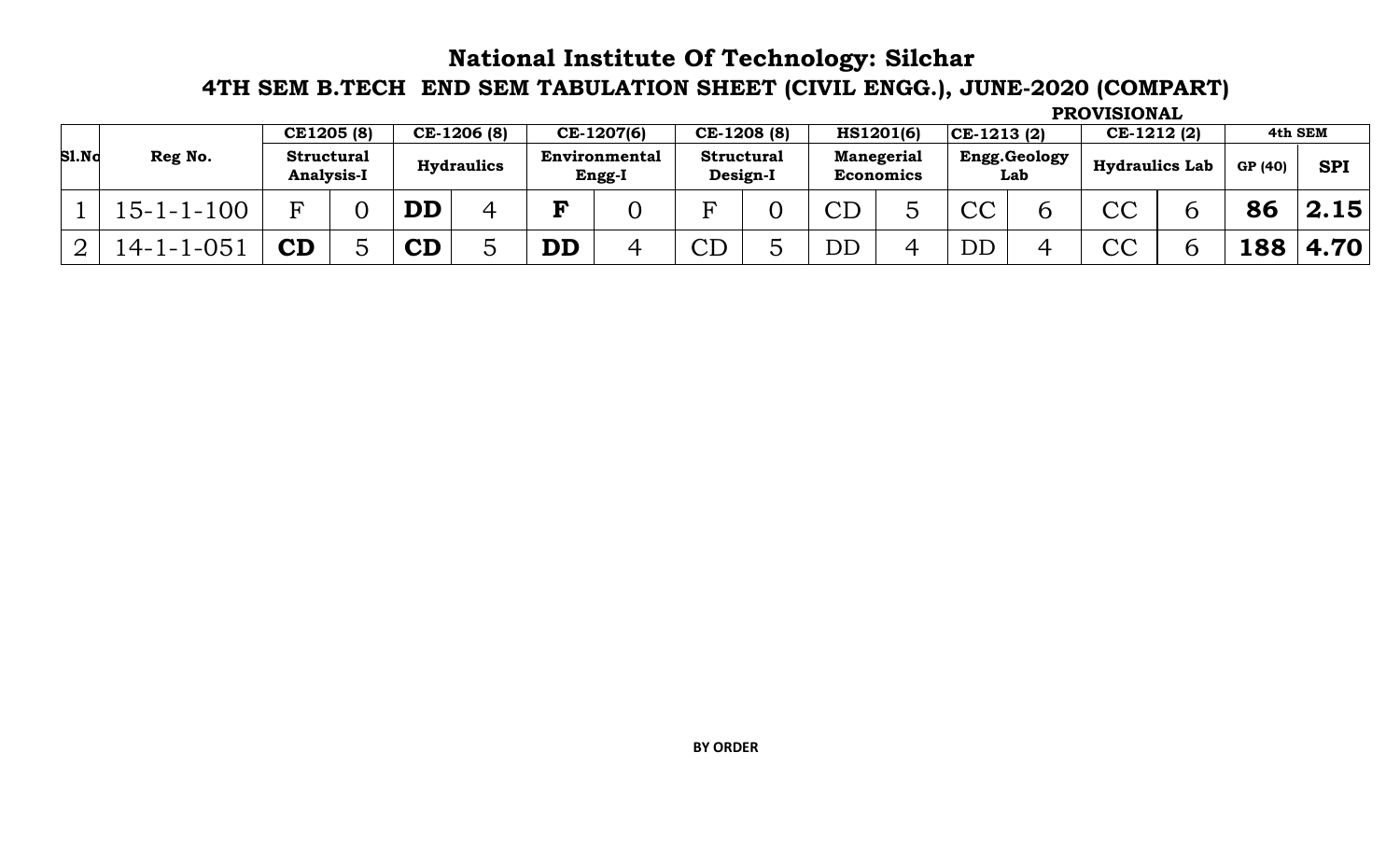## **National Institute Of Technology: Silchar**

## **4TH SEM B.TECH END SEM TABULATION SHEET (MECHANICAL ENGG.), JUNE-2020 (COMPART)**

| S1<br>No. | Reg No.            |    | ME-1206 (8)              |                          | ME-1207 (8) |                                    | ME-1208 (8)<br>ME-1209 (8) |                     |       |                                       | HS1201 (6) |          | ME-1211 (2)    | 4TH SEM |            |
|-----------|--------------------|----|--------------------------|--------------------------|-------------|------------------------------------|----------------------------|---------------------|-------|---------------------------------------|------------|----------|----------------|---------|------------|
|           |                    |    | <b>Thermodynamics-II</b> | <b>Fluid Mechanics-I</b> |             | Instrumentation<br>and Measurement |                            | Mechanics of Solids |       | <b>Manegerial</b><br><b>Economics</b> |            | ME Lab-I |                | GP (40) | <b>SPI</b> |
|           | $15 - 1 - 2 - 031$ | CC | O.                       | $\overline{\mathrm{DD}}$ | 4           | $\overline{\mathrm{CD}}$           |                            | DR                  | FALSE | CD                                    |            | ΑB       |                | 168     | 4.20       |
|           | 14-1-2-107         | CD |                          | CD                       |             | $\overline{\mathrm{CD}}$           |                            | CD                  |       | <b>DD</b>                             |            | BC       | $\overline{ }$ | 198     | 4.95       |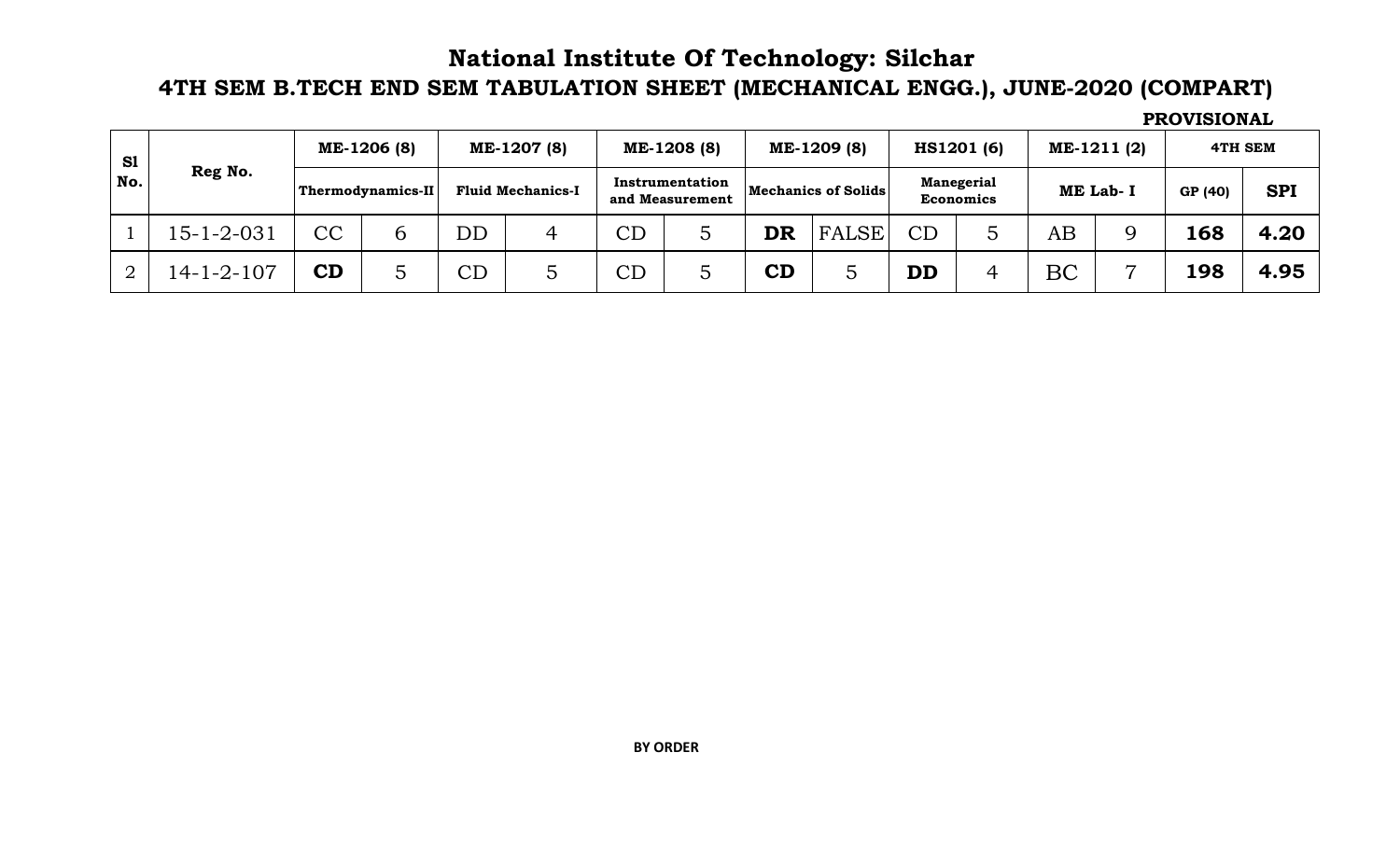#### **National Institute Of Technology: Silchar 4TH SEM B.TECH END SEM EXAM TABULATION SHEET (ELECTRICAL ENGG.),JUNE 2020 (COMPART)**

|                         | Reg No.            |                       | EE-1205 (8)    |                               | EE-1206 (8)    |                                        | EE-1207 (8)    | EE-1208 (6)                          |                | <b>HS1201 (6)</b>              |   | EE-1213(2)                                             |                | EE-1214 (2)                           |                |         | <b>4TH SEM</b> |
|-------------------------|--------------------|-----------------------|----------------|-------------------------------|----------------|----------------------------------------|----------------|--------------------------------------|----------------|--------------------------------|---|--------------------------------------------------------|----------------|---------------------------------------|----------------|---------|----------------|
| SI No.                  |                    | <b>Power System-I</b> |                | Signals and<br><b>Systems</b> |                | <b>Electrical</b><br><b>Machines-I</b> |                | <b>Digital</b><br><b>Electronics</b> |                | Managerial<br><b>Economics</b> |   | Analog and<br><b>Digital</b><br><b>Electronics Lab</b> |                | <b>Software</b><br>Engineering<br>Lab |                | GP (40) | <b>SPI</b>     |
|                         | $15 - 1 - 3 - 001$ | <b>BC</b>             | 7              | CC                            | 6              | cc                                     | 6              | CC                                   | 6              | CC                             | 6 | <b>BB</b>                                              | 8              | AA                                    | 10             | 260     | 6.50           |
| $\mathbf{2}$            | $15 - 1 - 3 - 015$ | <b>DD</b>             | $\overline{4}$ | <b>DD</b>                     | $\overline{4}$ | <b>DD</b>                              | $\overline{4}$ | CD                                   | 5              | CD                             | 5 | cc                                                     | 6              | $\mathbf I$                           | ####           | 168     | 4.20           |
| 3                       | $15 - 1 - 3 - 054$ | <b>DD</b>             | $\overline{4}$ | DD                            | $\overline{4}$ | <b>DD</b>                              | $\overline{4}$ | <b>DD</b>                            | 4              | CC                             | 6 | AB                                                     | 9              | CC                                    | 6              | 186     | 4.65           |
| 4                       | $15 - 1 - 3 - 070$ | CD                    | 5              | <b>DD</b>                     | 4              | <b>DD</b>                              | 4              | DD                                   | 4              | BB                             | 8 | BB                                                     | 8              | <b>BC</b>                             | $\overline{7}$ | 206     | 5.15           |
| 5                       | $15 - 1 - 3 - 107$ | DD                    | 4              | CD                            | 5              | cc                                     | 6              | CD                                   | 5              | BB                             | 8 | AB                                                     | 9              | <b>BC</b>                             | $\overline{7}$ | 230     | 5.75           |
| 6                       | $15 - 1 - 3 - 132$ | F                     | 0              | <b>DD</b>                     | 4              | <b>DD</b>                              | $\overline{4}$ | $\mathbf{F}$                         | $\overline{0}$ | CC                             | 6 | <b>BB</b>                                              | 8              | CC                                    | 6              | 128     | 3.20           |
| $\overline{\mathbf{7}}$ | 14-1-3-049         | <b>DD</b>             | 4              | DD                            | $\overline{4}$ | <b>DD</b>                              | 4              | <b>DD</b>                            | $\overline{4}$ | <b>DD</b>                      | 4 | <b>BC</b>                                              | $\overline{7}$ | CC                                    | 6              | 170     | 4.25           |
| 8                       | $14 - 1 - 3 - 098$ | DD                    | 4              | <b>DD</b>                     | $\overline{4}$ | CD                                     | 5              | <b>DD</b>                            | 4              | CD                             | 5 | <b>BB</b>                                              | 8              | CD                                    | 5 <sup>1</sup> | 184     | 4.60           |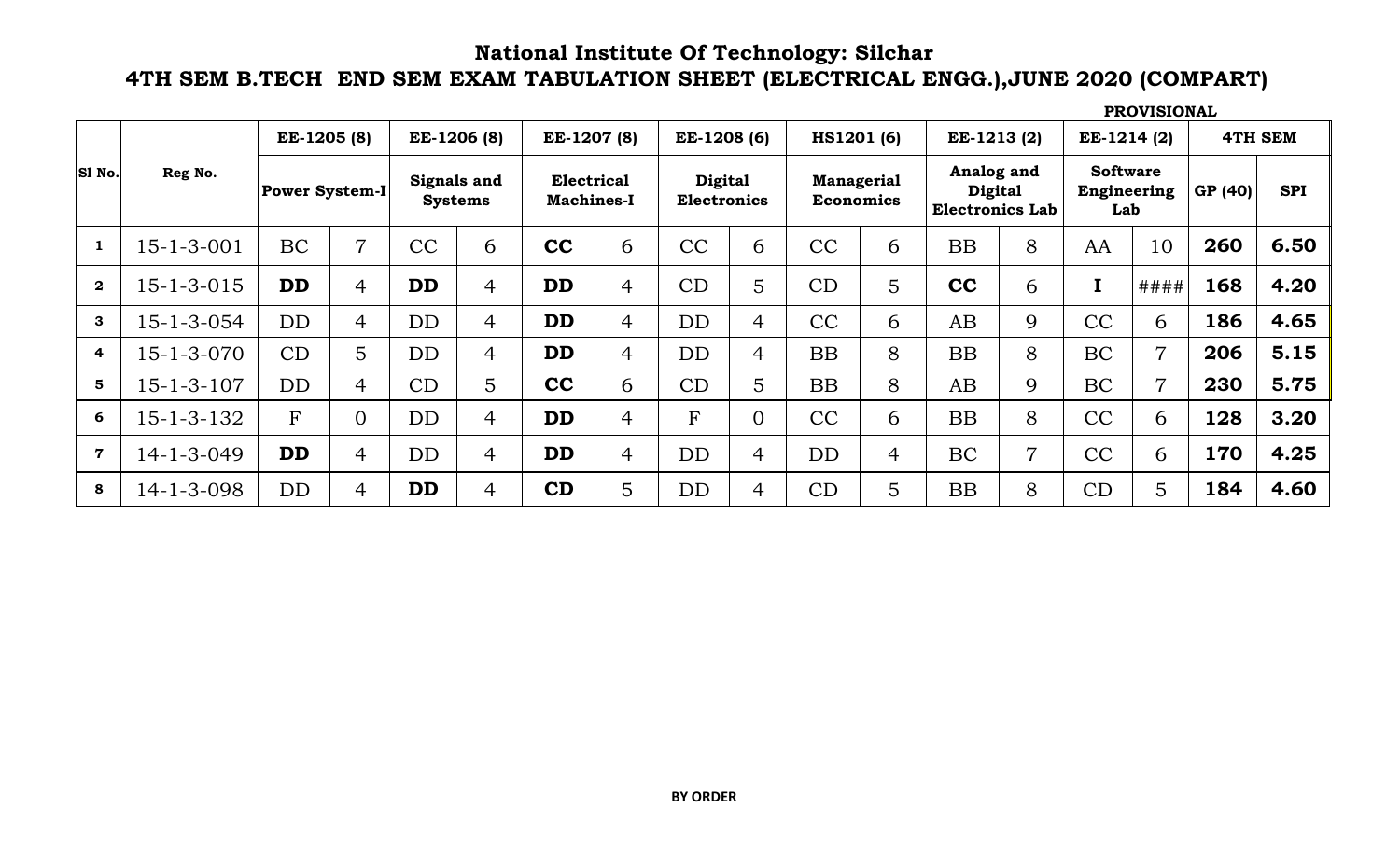## **4TH SEM B.TECH END SEM (ECE) TABULATION SHEET, JUNE-2020 (COMPART) National Institute Of Technology: Silchar**

|        |                    | $EC-1204(8)$<br>Pricciples of<br>Comm. Engg |   | $EC-1205(8)$<br><b>PDEC</b> |   | $EC-1206(8)$<br><b>AICT</b> |   | $EC-1207(8)$           |   |                                       | HS 1201(6)            | $EC-1212(2)$                 |                | 4th SEM |            |
|--------|--------------------|---------------------------------------------|---|-----------------------------|---|-----------------------------|---|------------------------|---|---------------------------------------|-----------------------|------------------------------|----------------|---------|------------|
| S1 No. | Reg No.            |                                             |   |                             |   |                             |   | <b>PRP</b>             |   | <b>Manegerial</b><br><b>Economics</b> |                       | <b>Electronics</b><br>Lab-II |                | GP (40) | <b>SPI</b> |
|        | $15 - 1 - 4 - 022$ | $\mathop{\rm CD}$                           | 5 | $\overline{\mathrm{DD}}$    | 4 | ${\rm DD}$                  | 4 | $\mathbf{D}\mathbf{D}$ | 4 | <b>BC</b>                             | $\overline{ }$        | <b>BC</b>                    | $\overline{ }$ | 192     | 4.80       |
| ∍      | 15-1-4-068         | $\mathbf{CC}$                               | 6 | $\mathbf C\mathbf D$        |   | DD                          | 4 | $\mathbf{D}\mathbf{D}$ | 4 | DD                                    | $\boldsymbol{\Delta}$ | AB                           | $\mathbf Q$    | 194     | 4.85       |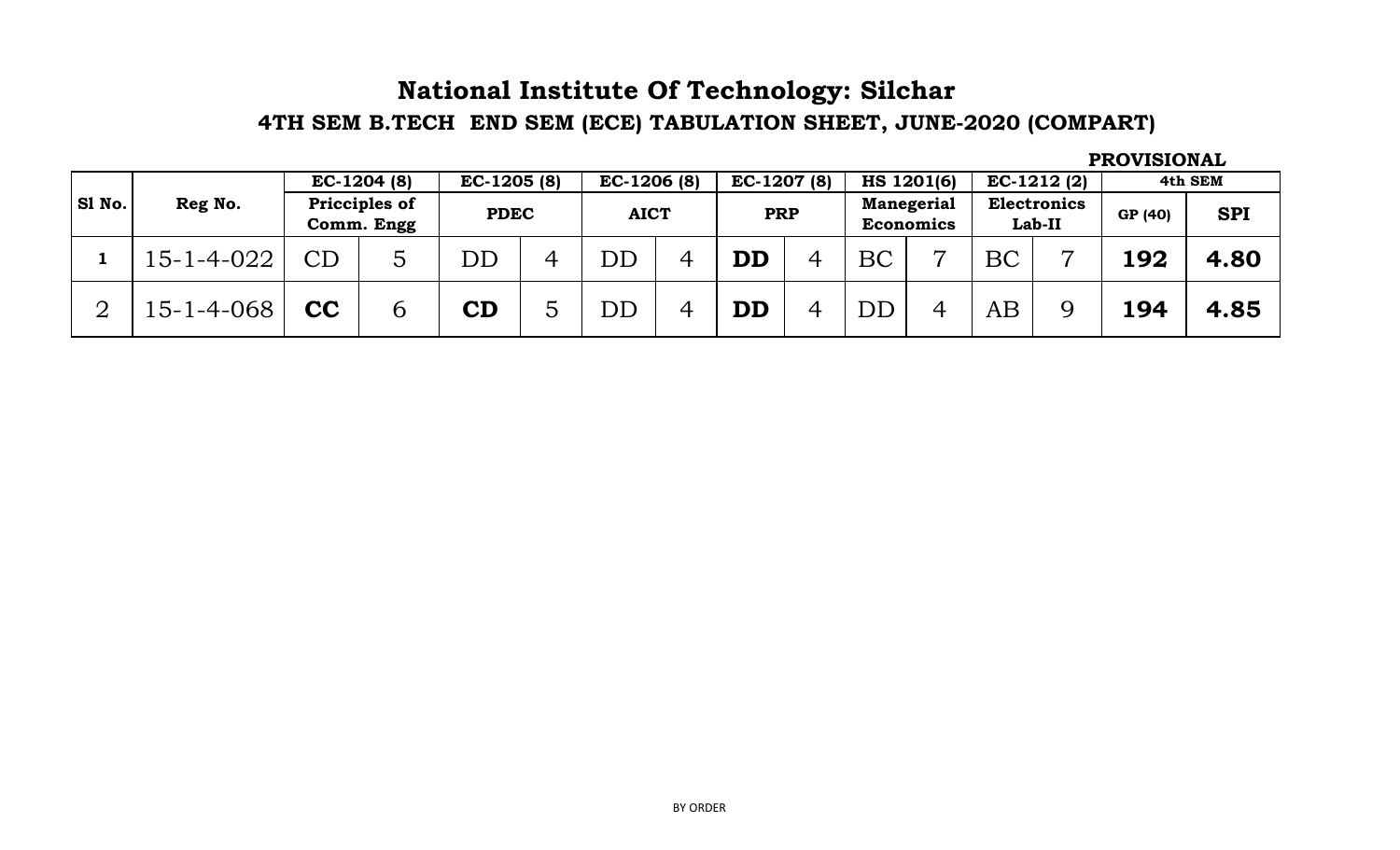#### **National Institute Of Technology: Silchar 4TH SEM B.TECH END SEM EXAM TABULATION SHEET (CSE), JUNE'2020 (COMPART)**

**GP (40) SPI** 1 15-1-5-022 DD 4 **DD** 4 CD 5 DD 4 **DD** 4 BC 7 BB 8 **180** 4.50 2 15-1-5-095 DD 4 DD 4 DD 4 DD 4 **CD** 5 AB 9 BB 8 **186 4.65** 3 14-1-5-085 DD 4 DD 4 DD 4 DD 4 **CC** 6 AB 9 AB 9 **196 4.90 SDC Lab 4TH SEM FLAT SDC Computer Graphics Manegerial Economics Mathematics - IV (ISP) Computer Graphics Lab PROVISIONAL CS-1213 (2) Sl No. Reg No. CS 1204 (8) CS-1205 (8) CS-1206 (6) HS-1201 (6) MA-1251 (8) CS-1212 (2)**